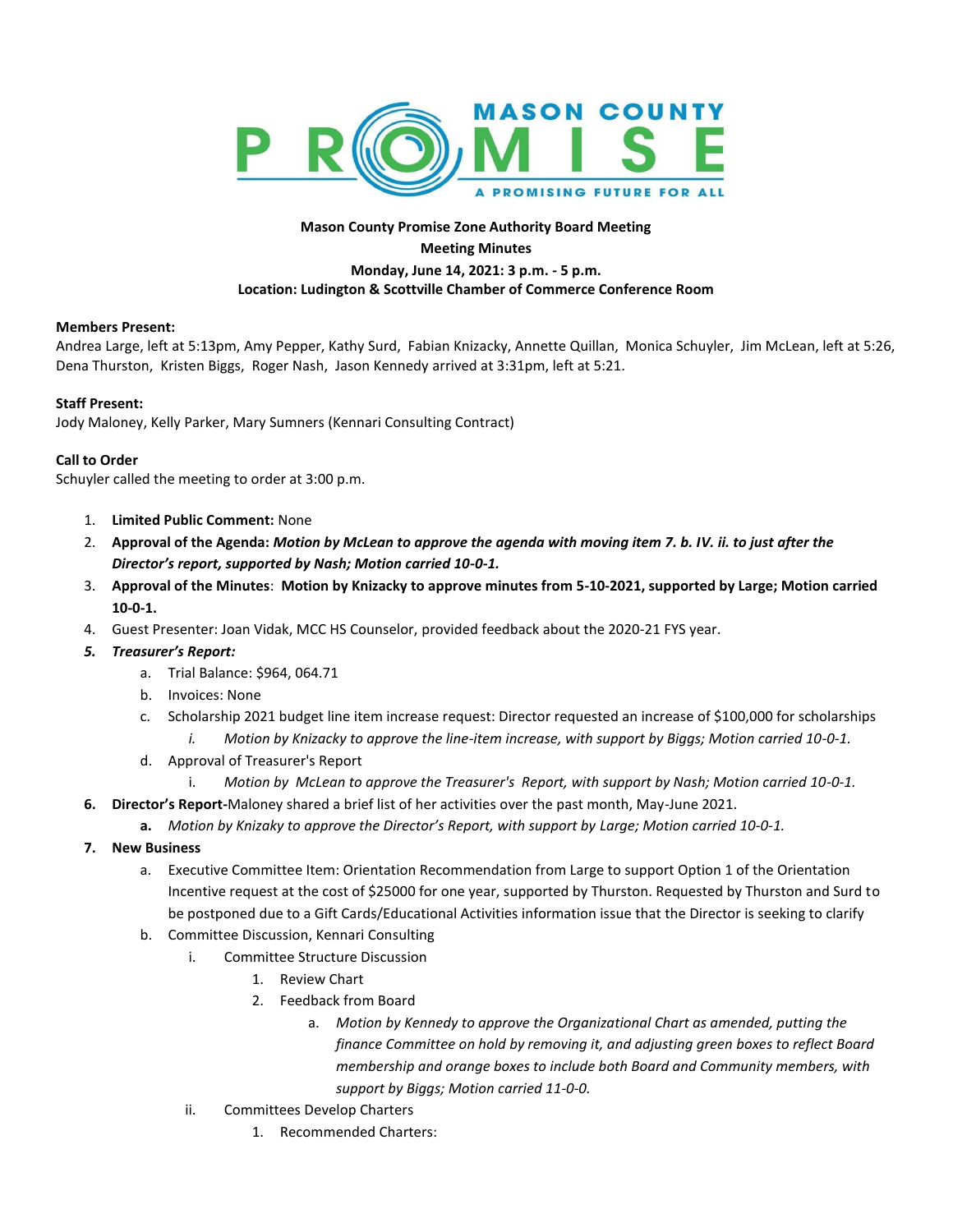

- a. Marketing Committee recommended establishment of a Community Engagement Committee (CEC) and CEC Charter--Thurston noted a change needed from the word "the" to "that."
- b. Executive Committee recommended Executive Committee Charter
- c. Student Success Committee recommended SSC Charter
- d. *Approval of Charters*
	- *i. Motion by Knizacky to approve the Charters as amended with support by Nash; Motion carried 11-0-0.*
- 2. Finance & Policy: The Board took no action on creating a finance committee or adjusting the adhoc status of the Policy Committee. They will review these options if needed in the future.
- iii. Next Steps
	- 1. Recruit for Committees
		- a. Community Engagement
		- b. SSC To-College and Through-College Advisory Workgroups
		- c. Board Assignments (Committee Membership)
		- d. Advisory Groups (Marketing & Ambassadors)
	- 2. Committees Identify Strategies to Meet Objectives
- c. Committee Reports:
	- i. Appeals Committee: Met 6-7-21@ 11AM; Next meeting 8/30/21@11AM
		- 1. *Unanimously recommended approval of Appeal #21*
			- *a. Motion by Large to approve the recommended approval of Appeal #20, with support by McLean; Motion carried 11-0-0.*
			- 2. Recommended approval of the Appeals-related language in the Kennari Committee Structure document language as presented. No action taken.
	- ii. Student Success Committee: Met 6/7/21@9:30AM; Next Meeting: 6/23/21@3PM & 8/17/21@10AM
		- *1. Recommendation of SSC Charter by Committee (approved earlier in meeting)*
	- iii. Marketing Committee: Met 6/2/21@4PM Online; Next meeting: 8/4/21@4PM
		- *1. Recommended establishment of CEC & Charter (approved earlier in meeting)*
		- *2. Recommended purchase of 12 Promise banners for local schools from SportsInk of Manistee at the cost of \$37.00 each (lowest bid/banner)*
			- *a. Motion by McLean to approve the Promise banners for local schools from Sportslink of Manistee and plaque design, with support by Large; Knizacky asked whether this approved quote must go to the Board once invoiced, and the Board did not act to require it; the Director noted that it will have tax added; Motion carried 11-0-0.*
		- *3. Recommended Steering Committee Plaque Design (to be purchased by a donor)*
		- 4. Sign up for summer events: Friday Night Experience & 4<sup>th</sup> of July Parade
	- iv. Executive Committee: Met 6/1/21@3PM Online; Next meeting 10-6-21@1:30PM
		- 1. *Unanimously recommended to the full Board to fund \$9200 to support Mason CAN's operation for the remainder of 2021, requesting an MOU and updated financial request; Future funding will be reviewed for 2022.* 
			- a. Jason Jeffrey attended as a Mason CAN representative to encourage support..
			- *b. Motion by Large to approve the \$9200 to support Mason CAN's operation for the remainder of 2021, with support by Thurston; Motion carried 11-0-0.*
		- 2. Funding Request Form: Examined form; Evaluation Piece Needed